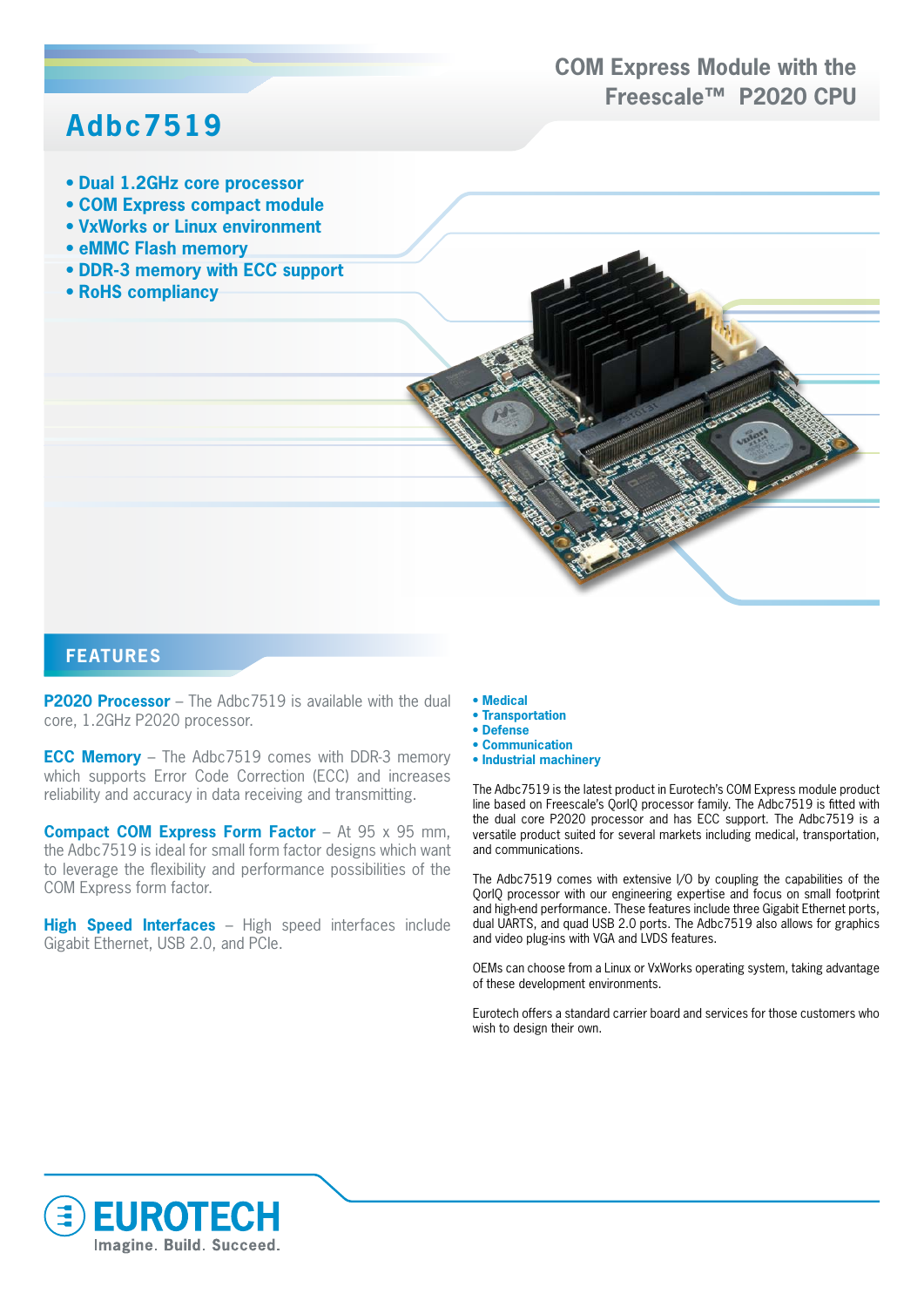**System Architecture**



| <b>PROCESSOR</b>       | • Freescale™ P2020 with dual 1.2GHz cores                                              |
|------------------------|----------------------------------------------------------------------------------------|
|                        | • L1 cache: 32kB for data and 32kB for instruction per core                            |
|                        | $\bullet$ L2 cache: 512kB                                                              |
| OPERATING ENVIRONMENT  | • VxWorks                                                                              |
|                        | $\bullet$ Linux                                                                        |
| <b>RAM MEMORY</b>      | 2GB of 72-bit DDR3-800 SO-DIMM with ECC                                                |
| <b>FLASH MEMORY</b>    | 2GB (bootable)                                                                         |
| <b>SERIAL EEPROM</b>   | I2C 2KB                                                                                |
| <b>NETWORK</b>         | 3x 10/100/1000 BASE-T Ethernet interfaces                                              |
| <b>SPI</b>             | QorlQ Enhanced Serial Peripheral Interface (eSPI)                                      |
| <b>SECURE DIGITAL</b>  | QorlQ Enhanced Secure Digital Host Controller (SD/MMC)<br>(bootable)                   |
| <b>PCI EXPRESS</b>     | • 1x PCI Express interface (x1 lane)                                                   |
|                        | • 1x PCI Express interface (x2 lane)                                                   |
|                        | · PCI Express Base Rev1.1                                                              |
| <b>USB</b>             | 4x USB 2.0 ports                                                                       |
| <b>UART</b>            | 2x UART interfaces                                                                     |
| 12C                    | 4x I2C interface extended by I2C-HUB                                                   |
| <b>GPIO</b>            | $\bullet$ 6x GPI                                                                       |
|                        | $\bullet$ 6x GPO                                                                       |
| <b>INTERRUPT</b>       | QorlQ Programmable interrupt controller (PIC)                                          |
| <b>IEEE1588</b>        | Connected to QorlQ processor:                                                          |
|                        | • TMR_1588_CLK                                                                         |
|                        | • TMR_GCLK                                                                             |
|                        | $\bullet$ TMR_TRIG1,2                                                                  |
|                        | $\bullet$ TMR_PP1,2                                                                    |
|                        | • TMR_ALARM1,2                                                                         |
| <b>REAL TIME CLOCK</b> | Equivalent to RTC-8564JE (backed up by VCC_RTC power)                                  |
| <b>DISPLAY</b>         | • 1x Analog VGA                                                                        |
|                        | • 2x LVDS (Data 4-pair, Clock 1-pair)                                                  |
|                        | $\bullet$ Z11m (XGI)                                                                   |
| JTAG COP               | Available as an option                                                                 |
| <b>PHYSICAL</b>        | • Compact Module (95mm x 95mm)                                                         |
|                        | · PICMG COM.0 R2.0 COM Express Module Base Specification                               |
|                        | • RoHS compliant                                                                       |
| <b>POWER</b>           | • Power supply: $12.0V \pm 5\%$ SBY: $5V \pm 5\%$ (supplied from COM Express connector |
|                        | · Consumption current: 12V: max 2.4A SBY: max 0.1A                                     |
| <b>TEMPERATURE</b>     | Operating: 0°C to +50°C                                                                |
| ORDERING INFORMATION   | Coming soon                                                                            |

Note: The information in this document is subject to change without notice and should not be construed as a commitment by EUROTECH. While reasonable precautions have been taken, EUROTECH assumes no responsibility for any error that may appear in this document. All trademarks or registered trademarks are the properties of their respective companies.



**North America** sales.na@eurotech.com

**Europe, Middle East and Africa** sales.emea@eurotech.com

**Latin America** sales.la@eurotech.com

**Asia Pacific** sales.ap@eurotech.com ETH\_Adbc7519\_DS\_02/2011

For your local contact please refer to: www.eurotech.com/contacts